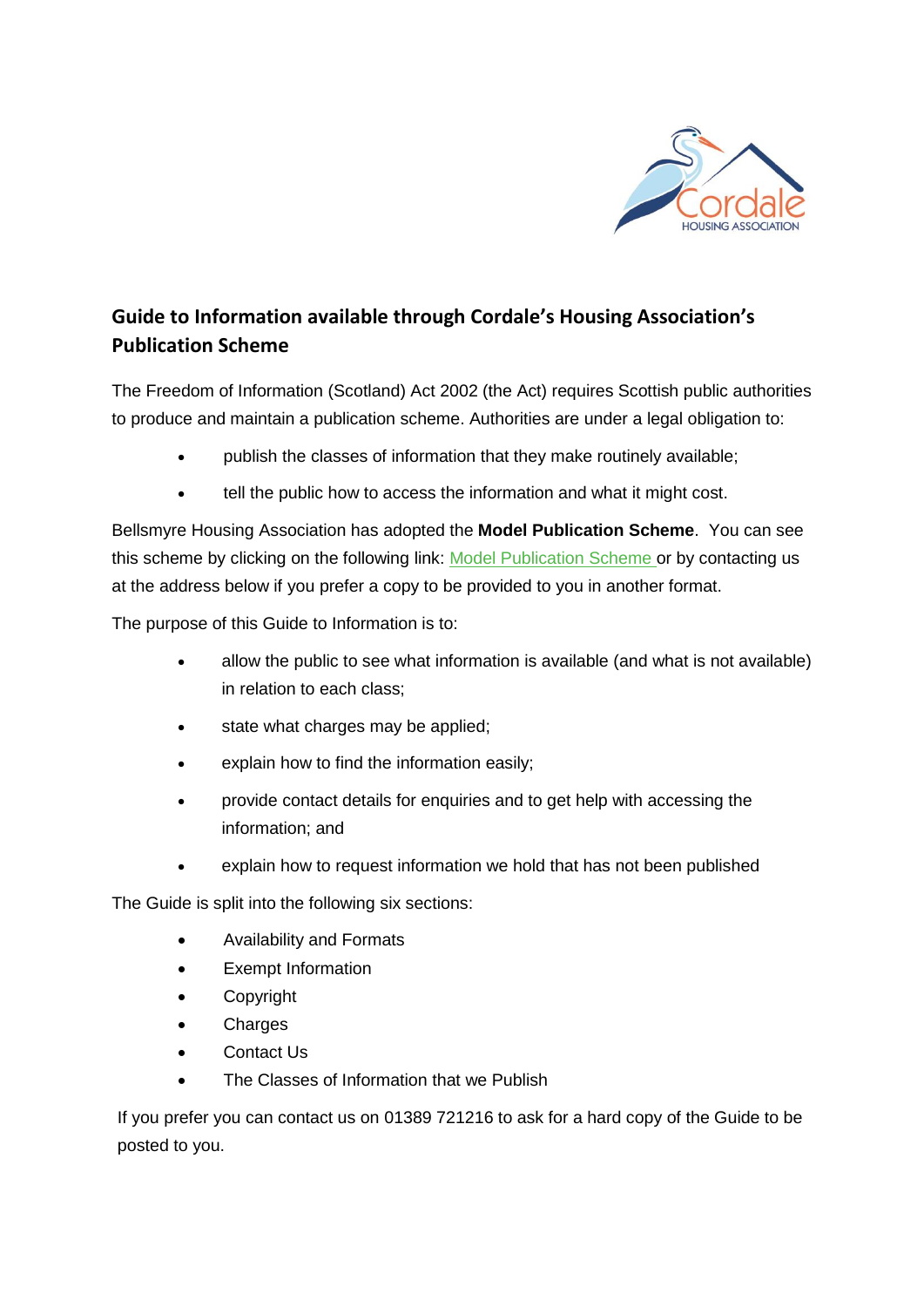# Availability and Formats

The information we publish through the model scheme is, wherever possible, available on our website. We offer alternative arrangements for people who do not want to, or cannot, access the information online or by inspection at our premises. For example, we can usually arrange to send information to you in paper copy (although there may be a charge for this - see charges below).

# Exempt Information

We will publish the information we hold that falls within the classes of information below. If a document contains information that is exempt under Scotland's freedom of information laws (for example sensitive personal information or a trade secret), we will remove or 'black out' the information before publication and explain why.

# Copyright

Where Bellsmyre Housing Association holds the copyright in its published information, the information may be copied or reproduced without formal permission, provided that:

- it is copied or reproduced accurately;
- it is not used in a misleading context; and
- the source of the material is identified.

Where Bellsmyre Housing Association does not hold the copyright in information we publish, we will make this clear.

## **Charges**

This section explains when we may make a charge for our publications and how any charge will be calculated. There is no charge to view information on our website or at our premises.

We may charge for providing information to you which is not routinely made publicly available, but we will charge you no more than it actually costs us to do so. We will always tell you what the cost is before providing the information to you.

Our full [Charging for Information Policy](https://www.caledoniaha.co.uk/cms/files/group_charging_for_information_policy_may2019.pdf) details the charges that may apply and how these are calculated.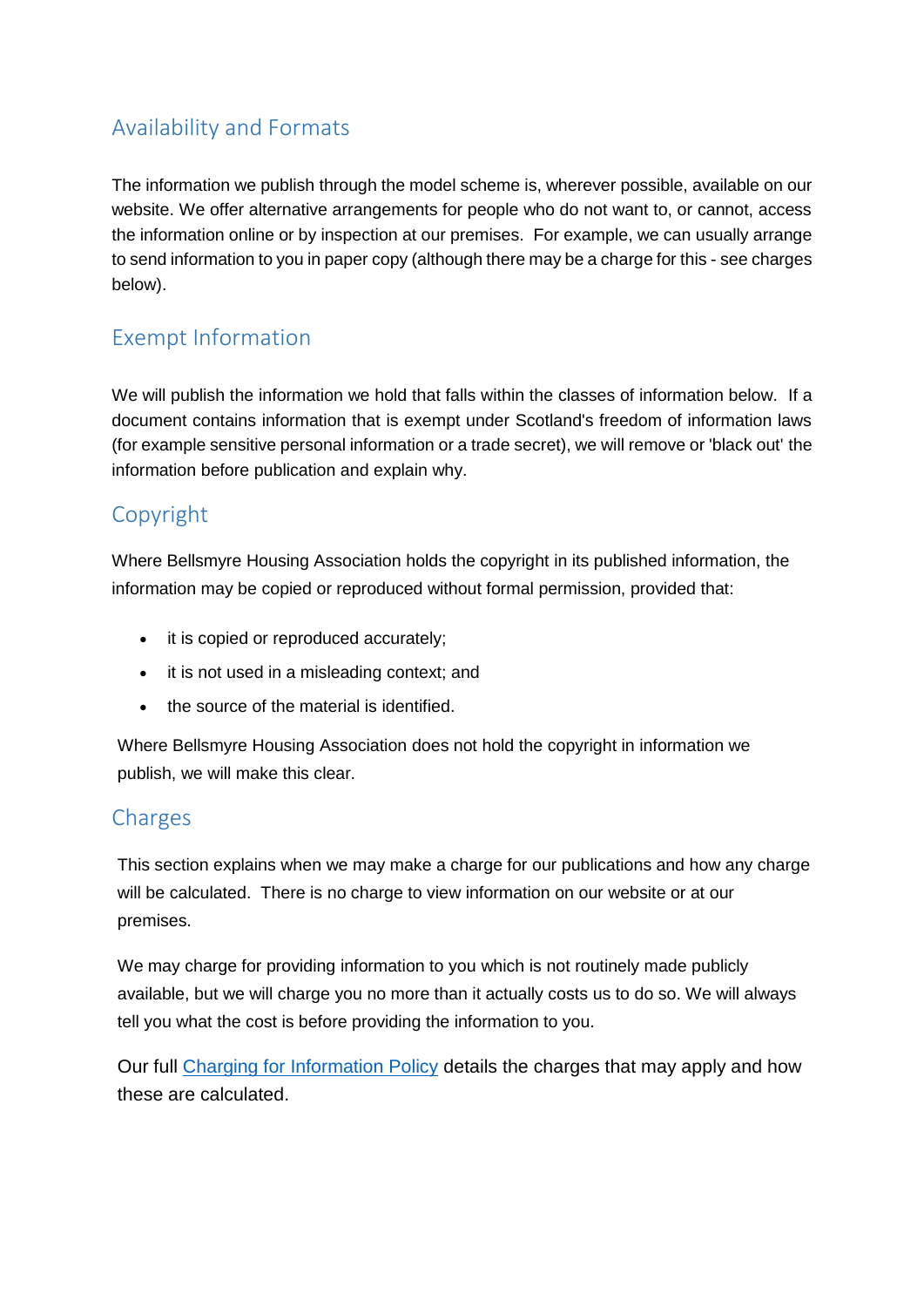## Contact Us

You can [Contact us](https://www.bellsmyrehousing.org.uk/225-ContactUs.html) for assistance with any aspect of this publication scheme:

### **Opening Hours: Cordale**

Monday - Friday: 9am -5pm Saturday & Sunday: Closed

### 01389 721216

## The classes of information that we publish

We publish information that we hold within the following classes. Once information is published under a class we will continue to make it available for the current and previous two financial years.

Where information has been updated or superseded, only the current version will be available. If you would like to see previous versions, you may make a request to us for that information.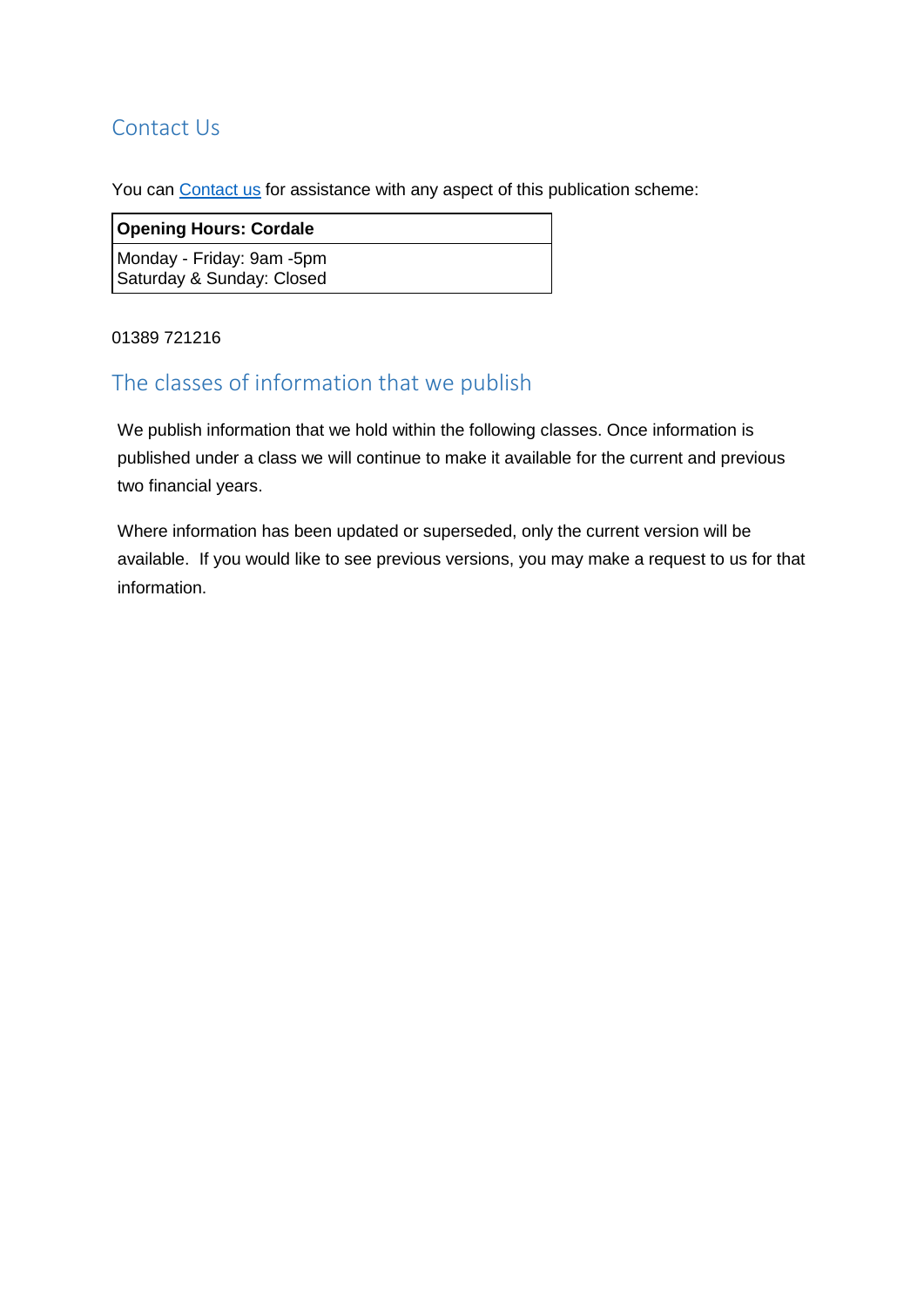|                | <b>FOISA</b> Guide to Information                                                                                                                                                                                                                                                                                                                                                                                                                                                                                                                                                                                                                                                                                                                                                                                                                                                                                 |
|----------------|-------------------------------------------------------------------------------------------------------------------------------------------------------------------------------------------------------------------------------------------------------------------------------------------------------------------------------------------------------------------------------------------------------------------------------------------------------------------------------------------------------------------------------------------------------------------------------------------------------------------------------------------------------------------------------------------------------------------------------------------------------------------------------------------------------------------------------------------------------------------------------------------------------------------|
| <b>Class 1</b> | About the authority: Information about the authority, who we are, where to find us, how to contact us, how<br>we are managed and our external relations                                                                                                                                                                                                                                                                                                                                                                                                                                                                                                                                                                                                                                                                                                                                                           |
|                | <b>General information about Us - Cordale Housing Association</b><br><b>About Us</b><br>Office addresses, contact details and opening hours<br>Company & Charity registration and registered office details<br>Register of social landlords - directory entry (external site)<br><b>Access to Information</b><br><b>Publication Scheme and Guide to Information</b><br><b>Group Information Charging Policy</b><br><b>Requesting Access to Personal Data</b><br>How to make a Freedom of Information (FOI) request<br><b>Privacy Notice</b><br>How to make a complaint - Our complaints handling procedure<br>Social media profile - Twitter<br>Social media profile - Facebook<br>How we are run<br><b>Management Board - overview</b><br>Audit & Risk Management Committee - overview<br><b>Audit &amp; Risk Management Committee - Terms of Reference</b><br><b>Code of Conduct for Governing Body Members</b> |
|                | <b>Corporate &amp; Governance Documents</b>                                                                                                                                                                                                                                                                                                                                                                                                                                                                                                                                                                                                                                                                                                                                                                                                                                                                       |
|                | 2021-2026 Business Plan Summary<br><b>Complaints Handling Procedure booklet</b><br><b>Cordale Housing Association Rules</b><br><b>Governing Body Members Guide</b><br><b>Health, Safety and Wellbeing Policy</b><br><b>Intra Group Agreement</b><br><b>Group Policies</b><br><b>Our business planning</b><br><b>Business Plan Summary</b><br>Our aims and values - mission, vision & strategic objectives<br><b>Equalities and Diversity Policy Statement</b><br><b>Health and Safety Policy</b><br>Our relations with others<br><b>SHR Engagement Plan</b><br>Summary information about partnership with Cordale HA and link to website                                                                                                                                                                                                                                                                          |
|                |                                                                                                                                                                                                                                                                                                                                                                                                                                                                                                                                                                                                                                                                                                                                                                                                                                                                                                                   |
| <b>Class 2</b> | How we deliver our functions and services: Information about our work, our strategy and policies for<br>delivering functions and services and information for our service users.                                                                                                                                                                                                                                                                                                                                                                                                                                                                                                                                                                                                                                                                                                                                  |
|                | <b>Our core functions</b>                                                                                                                                                                                                                                                                                                                                                                                                                                                                                                                                                                                                                                                                                                                                                                                                                                                                                         |

[How to apply for housing](http://www.cordalehousing.org.uk/137_ApplyingforaHouse.html)

[Links to Common Allocation Policies](http://www.cordalehousing.org.uk/287_TenantCustomerPolicies.html) [Source of housing options advice](http://www.cordalehousing.org.uk/137_ApplyingforaHouse.html) [Properties available to rent](http://www.cordalehousing.org.uk/137_ApplyingforaHouse.html) [Services for owners, including sharing owners](http://www.cordalehousing.org.uk/142_Owners.html) [Abolition of Right to Buy](https://www.caledoniaha.co.uk/165_RighttoBuyOwners.html) [Providing new homes](http://www.cordalehousing.org.uk/143_NewHomes.html) [Profile of housing stock \(available on public Directory of Social Landlords\)](https://directory.scottishhousingregulator.gov.uk/pages/landlord.aspx?LAtoZNameQS=A0E83758-CFA9-E311-93F1-005056B555E6)

#### **Our Services**

[Summary of Connect digital self service portal and registration process](https://www.caledoniaha.co.uk/367_ConnectYourDigitalSelfServicePortal.html) [Names of housing and maintenance officers and patches covered](http://www.cordalehousing.org.uk/138_Tenants.htmlhttp:/www.cordalehousing.org.uk/138_Tenants.html) [Patch details including streets and tenure](http://www.cordalehousing.org.uk/138_Tenants.htmlhttp:/www.cordalehousing.org.uk/138_Tenants.html) [Sustainment, Neighbourhood and Maintenance teams - summary of functions](http://www.cordalehousing.org.uk/138_Tenants.html) [Customer Services Team - contact details and service standards](http://www.cordalehousing.org.uk/205_CustomerServices.html) [Rent payment options and sources of advice / assistance](http://www.cordalehousing.org.uk/188_WaystoPayYourRent.html) [Assistance with Benefits and Money Advice](http://www.cordalehousing.org.uk/189_BenefitsAdvice.html) [About Universal Credit](https://www.caledoniaha.co.uk/254_UniversalCredit.html) [Repairs and maintenance service](http://www.cordalehousing.org.uk/191_RepairsandMaintenance.html) [Reporting a repair - including emergency out of hours arrangements](http://www.cordalehousing.org.uk/140_Repairs.html) [Advice on alterations and improvements](http://www.cordalehousing.org.uk/194_AlterationsandImprovements.html) [Claiming compensation for improvements \(external site\)](http://www.scotland.gov.uk/Publications/2002/09/15486/11216)

### **Tenant & Customer Policies**

[Group Policies](https://www.caledoniaha.co.uk/287_TenantCustomerPolicies.html)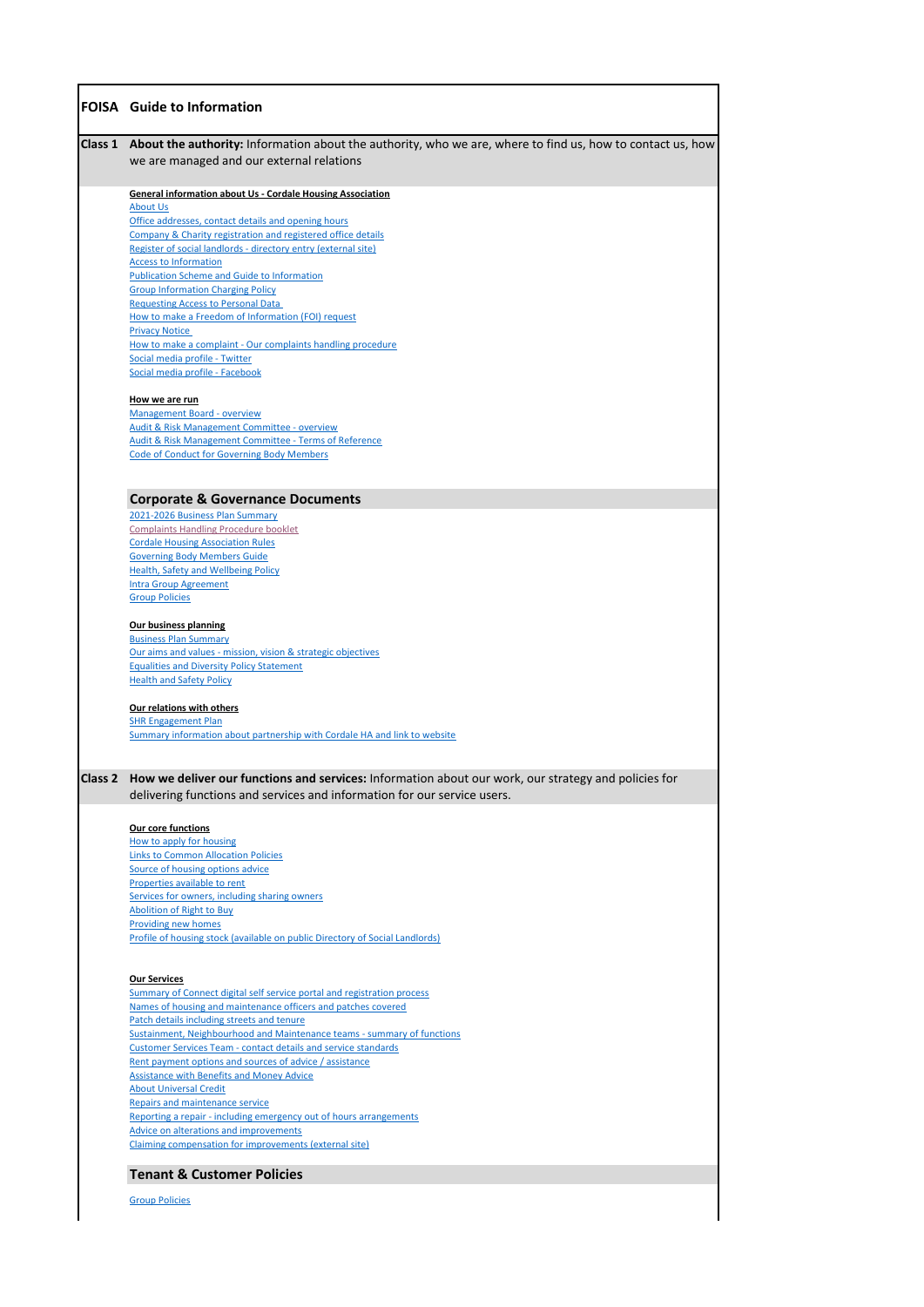#### **Cordale only policies**

[Estate Management](https://www.cordalehousing.org.uk/cms/files/estate_management_policy_cordale.pdf) [Repairs and Maintenance Policy](https://www.cordalehousing.org.uk/cms/files/repairs_and_maintenace_policy.pdf_1.pdf) [Void Property Management Policy](https://www.cordalehousing.org.uk/cms/files/void_policy_approved_2016_1_19.docx) [Full Privacy Notice](https://www.cordalehousing.org.uk/cms/files/cordale_ha_privacy_notice_-_finalised_240518_003.pdf) 

#### **[Additional Information for Tenants](https://www.caledoniaha.co.uk/294_InformationforTenants.html)**

[Guide to Managing Condensation and Mould](http://www.cordalehousing.org.uk/cms/files/cha_condensation_control.pdf) [Advice for dog related issues](http://www.cordalehousing.org.uk/312_Pets.html) [Anti-social behaviour guide](http://www.cordalehousing.org.uk/cms/files/cha_anti_social_bahaviour.pdf) [Housing \(Scotland\) Act 2014 - summary of tenancy changes](https://www.caledoniaha.co.uk/372_HousingScotlandAct2014-ChangestoyourTenancy.html) [Housing and support options for older people](http://www.cordalehousing.org.uk/303_ExtraCareHousing.html) [Preventing rent arrears and legal action](http://www.cordalehousing.org.uk/cms/files/cha_prevent_rent_arrears.pdf) [Summary of Scottish Secure Tenancy Agreement;](http://www.cordalehousing.org.uk/cms/files/cha_tenancy_agreement.pdf)  [Summary of Noise App.](https://www.caledoniaha.co.uk/cms/files/the_noise_app.pdf) [Summary of procedure for ending tenancy](http://www.cordalehousing.org.uk/271_EndingYourTenancyHelpUsHelpYou.html) [Be prepared for Winter](http://www.cordalehousing.org.uk/268_WinterInformation.html) [Summary of gas servicing obligations](http://www.cordalehousing.org.uk/180_GasServicing.html) [Right to Compensation for Improvements Statutory Scheme](https://www.caledoniaha.co.uk/cms/files/right_to_compensation_for_improvements.pdf) [Right to Repair Statutory Scheme](https://www.caledoniaha.co.uk/cms/files/right_to_repair.pdf)

#### **Information for Other Customers**

[Location of Guest Rooms and telephone numbers for making bookings](http://www.cordalehousing.org.uk/253_GuestRoomBooking.html) [Guidance on detecting bogus callers](http://www.cordalehousing.org.uk/196_Security---Bogus-Callers.html) [Advice on preparing for winter](http://www.cordalehousing.org.uk/268_WinterInformation.htmlhttp:/www.cordalehousing.org.uk/268_Winter-Information.html)

### **Class 3 How we take decisions and what we have decided:** Information about the decisions we take, how we make decisions and how we involve others.

#### **Governing body / membership meetings**

[Minutes of Management Board meetings](http://www.cordalehousing.org.uk/292_ManagementCommitteeMinutes.html) [Annual General Meeting Minutes](http://www.cordalehousing.org.uk/291_AnnualReportsandAnnualAccounts.html) [AGM Agendas and minutes](https://www.cordalehousing.org.uk/291_AnnualReportsandAnnualAccounts.html) [Caledonia Managemet Board Minutes](https://www.cordalehousing.org.uk/342_CaledoniaManagementBoardandGroupAuditRiskManagementCommitteeMinutes.html)  [Group Audit Risk Management Minutes](https://www.cordalehousing.org.uk/342_CaledoniaManagementBoardandGroupAuditRiskManagementCommitteeMinutes.html)

#### **Tenant engagement / public consultation**

[Tenant newsletters](http://www.cordalehousing.org.uk/288_TenantNewsletter.html) [Tenant Participation Strategy](https://www.caledoniaha.co.uk/cms/files/tenant_participation_strategy_2018.pdf) [Summary of tenant participation activities and opportunties to take part, and how to find out more.](https://www.caledoniaha.co.uk/339_TakePartTenantParticipation.html) [Tenant Scrutiny Panel - summary of role and how to find out more](http://www.cordalehousing.org.uk/260_TenantScrutinyPanel.html)

**Class 4 What we spend and how we spend it:** Information about our strategy for, and management of, financial resources (in sufficient detail to explain how we plan to spend public money and what has actually been spent).

**Budget and financial statements**

[Annual Accounts](http://www.cordalehousing.org.uk/291_AnnualReportsandAnnualAccounts.html)

|                | <b>Remuneration and expenses</b><br>Summary of Expenses paid to Governing Body members by expense category - available on request<br>Summary of Expenses paid to staff / senior officers - by expense category - available on request<br>Expenses policies and procedures - available on request |
|----------------|--------------------------------------------------------------------------------------------------------------------------------------------------------------------------------------------------------------------------------------------------------------------------------------------------|
|                | <b>Investments and pensions</b><br><b>Group Treasury Management Policy</b>                                                                                                                                                                                                                       |
|                | <b>Funding</b><br><b>Sponsorship and donations policy</b>                                                                                                                                                                                                                                        |
| <b>Class 5</b> | How we manage our human, physical and information resources: Information about how we manage the<br>human, physical and information resources of the authority                                                                                                                                   |
|                | <b>Human resources</b>                                                                                                                                                                                                                                                                           |
|                | <b>Senior Officer Remuneration Policy</b><br><b>Staff Code of Conduct</b><br><b>Current vacancies</b>                                                                                                                                                                                            |
|                | <b>Our Executive Management Team</b><br><b>Volunteering</b>                                                                                                                                                                                                                                      |
|                | <b>Current vacancies</b>                                                                                                                                                                                                                                                                         |